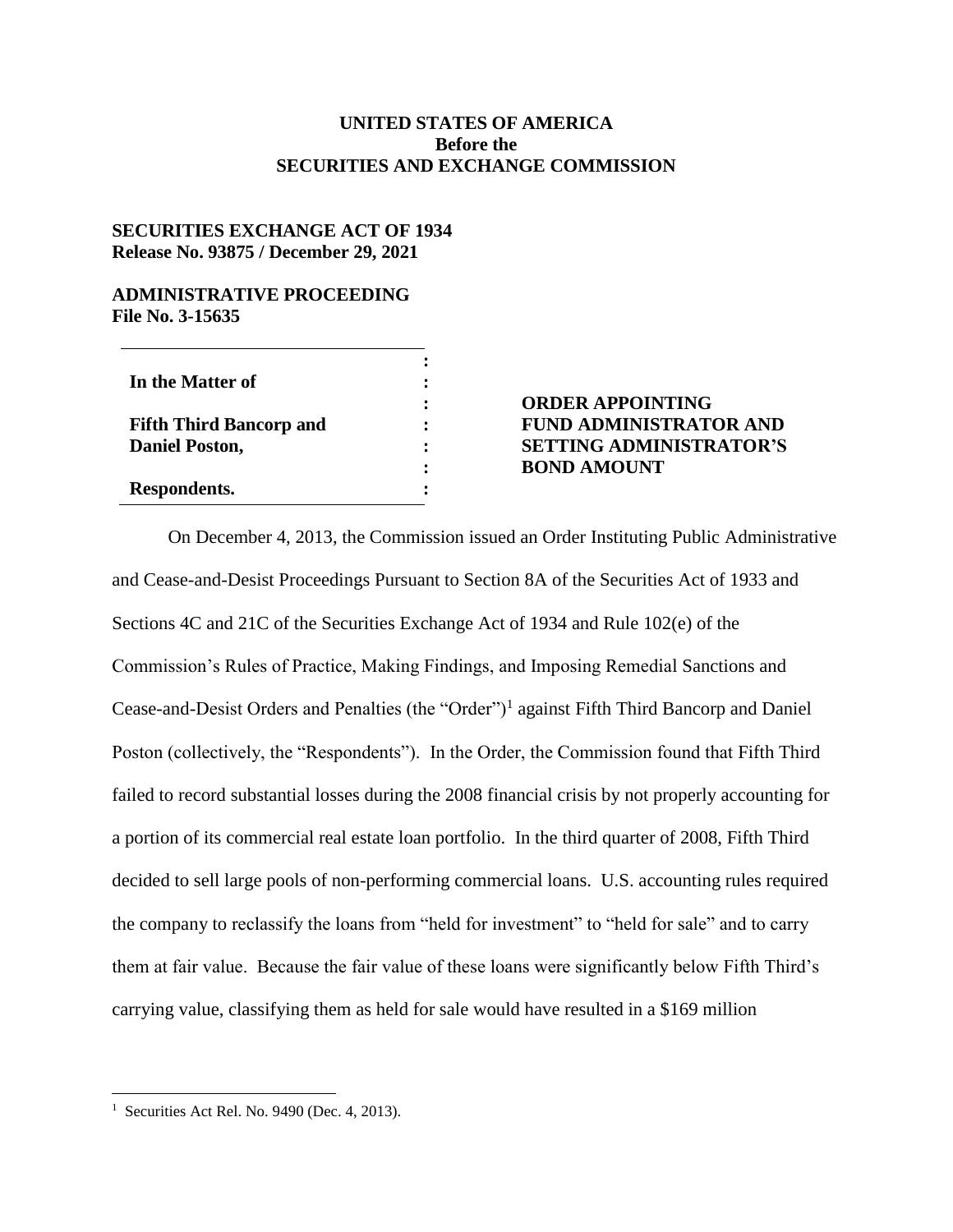impairment and increased the company's pretax loss in the third quarter of 2008 by 132%. Instead, Fifth Third continued to classify the loans as "held for investment," which incorrectly suggested that the company had not made the decision to sell the loans. In addition, according to the Order, Poston was familiar with the company's loan sale efforts and understood the relevant accounting rules. Nevertheless, he failed to direct that Fifth Third classify the loans as required. Poston also made representations in a management letter to Fifth Third's auditors that, in light of the company's loan sale activities, were not true. Fifth Third's and Poston's accounting violations operated to deceive investors during a time of significant upheaval and financial distress for the company.

The Commission found that Fifth Third and Poston violated the antifraud, books and records, and internal accounting controls provisions of the securities laws. The Commission ordered the Respondents to pay \$6,600,000.00 in civil money penalties to the Commission. The Commission further ordered the funds paid pursuant to the Order be held pending a decision whether the Commission, in its discretion, would seek to distribute the funds or transfer them to the general fund of the United States Treasury.

On July 28, 2021, the Commission issued an order<sup>2</sup> that created a Fair Fund, pursuant to Section 308(a) of the Sarbanes-Oxley Act of 2002, so the penalties paid can be distributed to harmed investors (the "Fair Fund").

The Fair Fund consists of the \$6,600,000.00 paid by the Respondents. The Fair Fund has been deposited in an interest-bearing account at the U.S. Department of the Treasury's Bureau of the Fiscal Service, and any accrued interest will be for the benefit of the Fair Fund.

 $\overline{a}$ 

<sup>&</sup>lt;sup>2</sup> Order Establishing a Fair Fund, Exchange Act Rel. No. 92511 (July 28, 2021).